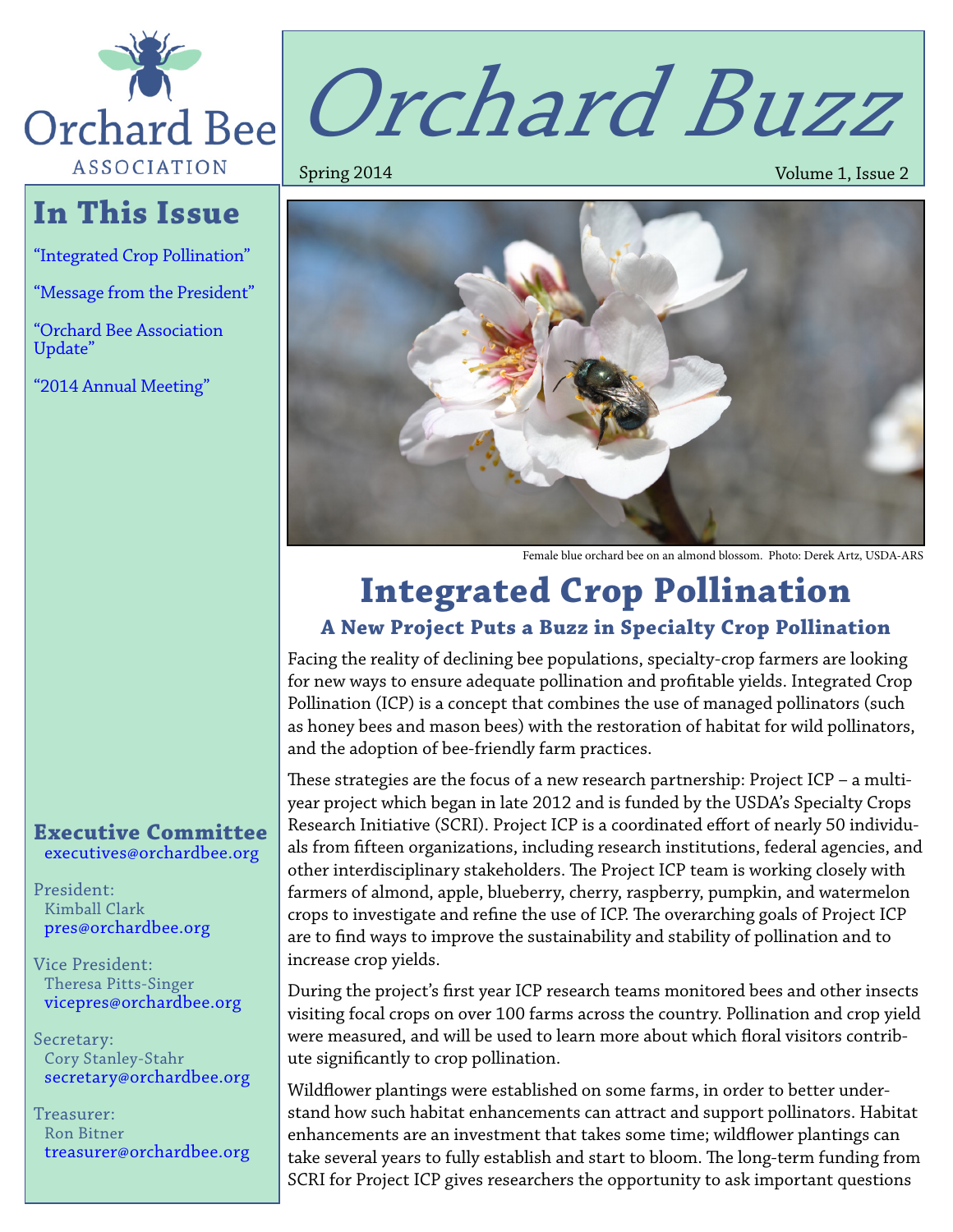

Pollinator habitat adjacent to a blueberry field in Michigan. Photo: Brett Blaauw, Michigan State University

that take several years to answer. Results will be used to develop new best practices for the enhancement of farm habitat to bolster bee populations.

The Project ICP team is also evaluating alternative managed pollinators. Blue orchard bees were added to almonds in the first and second years of the project, producing intriguing and exciting preliminary results. This 2014 growing season, the second year of the project, bumble bees and Osmia spp. will be added to several other focal crops, with the goal of improving techniques for managing these bees for specialty crop pollination.

Another unique aspect of Project ICP is a strong focus on outreach and dissemination of research findings to a diverse group of stakeholders such as farmers, crop consultants, and USDA personnel. Social scientists will be surveying farmers throughout the project to assess the best ways to incorporate ICP strategies on farms as well as barriers to ICP adoption. Survey results will also lead to the development of new outreach strategies to help farmers to better manage crop pollination. In the first year of the project, ICP team members gave over 45 presentations involving aspects of Project ICP, and numerous future workshops and farm events are planned in the coming years.



Bumble bee visiting a blueberry blossom. Photo: Rufus Isaacs, Michigan State University

In the months and years ahead, Project ICP will be producing a number of tools that will be useful to specialty crop growers, farm educators, pollinator contractors, and conservationists.

Specific outcomes of Project ICP include:

• Publications such as a guide to Integrated Crop Pollination, region-specific guides for establishing bee habitat on farms, a guide to alternative managed pollinators for fruit and vegetable growers, and a guide to monitoring crop pollination in the field.

• Decision support tools to help guide grower investments in habitat enhancements and other management strategies, and tools to help growers minimize pesticide impacts on pollinators.

• Direct technical support will be available for farmers interested in implementing ICP practices on their land, on-farm demonstration sites will showcase ICP practices, and workshops will provide training to growers, extension agents, crop scouts, and consultants.

To learn more about Project ICP, project partners, ICP resources, or to sign up for e-newsletters, visit Project ICP's web site [\(www.projecticp.org](http://www.projecticp.org)).

You can also connect to the project through Facebook [\(https://www.facebook.com/IntegratedCropPollination-](https://www.facebook.com/IntegratedCropPollinationProject)[Project](https://www.facebook.com/IntegratedCropPollinationProject)), where you'll find articles, photos, and videos relating to ICP.

*-Jennifer Hopwood, Project ICP Extension and Xerces Society*

## <span id="page-1-0"></span>**Message from the President**

In my mind, there are few things more beautiful than watching and hearing various bee species pollinate fragrant fruit blossoms on a warm spring day. It is my hope that in some future day, this style of crop pollination will be found in most backyards, and of course, in orchards.

The Orchard Bee industry is growing. The inbound calls I receive are ever-increasing. I know I am not alone. We in this small association are in the forefront of that growth, yet we still have so much to learn.

Because we are on the forefront, each of us is viewed as a solution to an ever-increasing demand. Therefore, we have great responsibilities. Extreme warmth or frigid cold has kept us, and should always keep us, on our toes. Together, millions of unique solitary bees depend on our care throughout the year.

I recall a conversation with Glen Trostle. I asked him, "What, in your opinion, kills our bees the most?" His answer was short yet profound: "Us—poor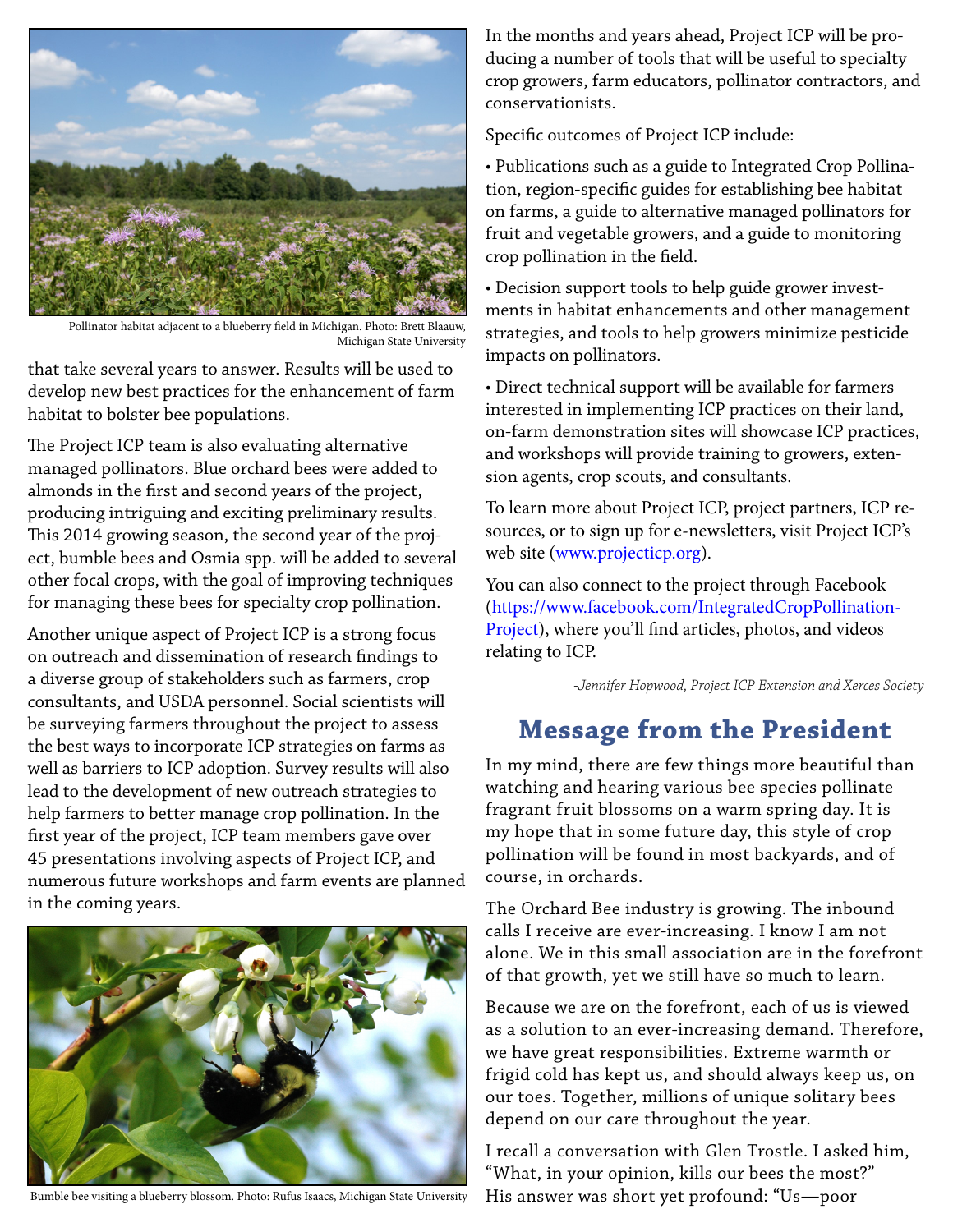management." I have heard similar responses from leaders in the Apis industry.

Of all the extreme orchard bee loss stories I know and I am not claiming innocence—carelessness is the most notorious killer. It is a human problem. To fight carelessness, I encourage our members to:

Bee Aware

Bee Responsible

Bee Prepared

Being aware is an active pursuit, not a passive one. Albeit through books, phone calls, emails or sheer time-tested experience, the ribbon of awareness is worn by those who seek and recall information. Ignorance is its valid antonym. Shun ignorance. Bee Aware.

Being responsible requires heart, passion and an active interest. I once stressed concerns about the welfare of a bee shipment with Gordy Wardell. He exclaimed, "Of course I'll be careful—these are living organisms." Somewhere in the depths of Gordy's nutty heart I could tell he loved bees, particularly the very bees in that single shipment. Have a heart, and Bee Responsible.

Being prepared is closely related to awareness, but I separate it due to the climatic demands of our industry. Of all the seasons, being prepared before and during Springtime will have tremendous payoff, and is a recipe for success. Actively keeping tabs on temperatures, emergence, and the provisioning of sufficient bee cavities should haunt the keeper's mind. Quit scolding yourself at cocoon harvest, and Bee Prepared at the appropriate times.

*-Kimball Clark, Orchard Bee Association President*

## <span id="page-2-0"></span>**Orchard Bee Association Update**

A lot has happened since our last newsletter. We have been continuing work on non-profit status for the association, continuing work on the website, annual meeting arrangements, and further solidifying our standards committees and our awards committee.

#### **Committees**

We now have chairs for our five committees. They are:

- Propogation Jim Watts & Dave Hunter
- Development Glen Trostle
- Commerce Karen Strickler
- Pollination Matt Allan
- Awards Mary Centrella

I'm sure I speak for the entire association in thanking our committee chairs and members for their service. They are busy working on updating our standards and will be presenting at the upcoming meeting. If you are interested in volunteering to serve on a committee, please contact me at secretar[y@orchardbee.org.](mailto:executives@orchardbee.org)

#### **Website**

I am preparing to upload the membership list to the "Members Only" section of the website. The purpose of this is to foster comeradery and encourage sharing of knowledge amongst members. All information in this section of the website is password-protected. However, some of you may still not want to be included on this list. You need to contact me at [secretary@orchardbee.org](mailto:secretary@orchardbee.org) as soon as possible if you do not want your name and email address posted.

I recently updated the membership page of the website. It now contains more complete information on joining OBA, as well as links that will enable paying dues online with your credit card. If you would rather pay by check, you may contact Ron Bitner, OBA Treasurer, at [treasurer@orchardbee.org](mailto:treasurer@orchardbee.org) to make arrangements. If you have not yet paid your 2014 dues, I urge you to do so as soon as possible. Orchard Bee Association relies on these funds for its ongoing expenses, as well as financing the annual meeting, which is quickly approaching.

*-Cory Stanley-Stahr, Orchard Bee Association Secretary*

**Don't Forget the New Website!** *<www.orchardbee.org>*



Our website is constantly evolving, so visit often to see what we've added. If you have a suggestion for the website or a submission the newsletter, contact [secretary@orchardbee.org](mailto:secretary@orchardbee.org).